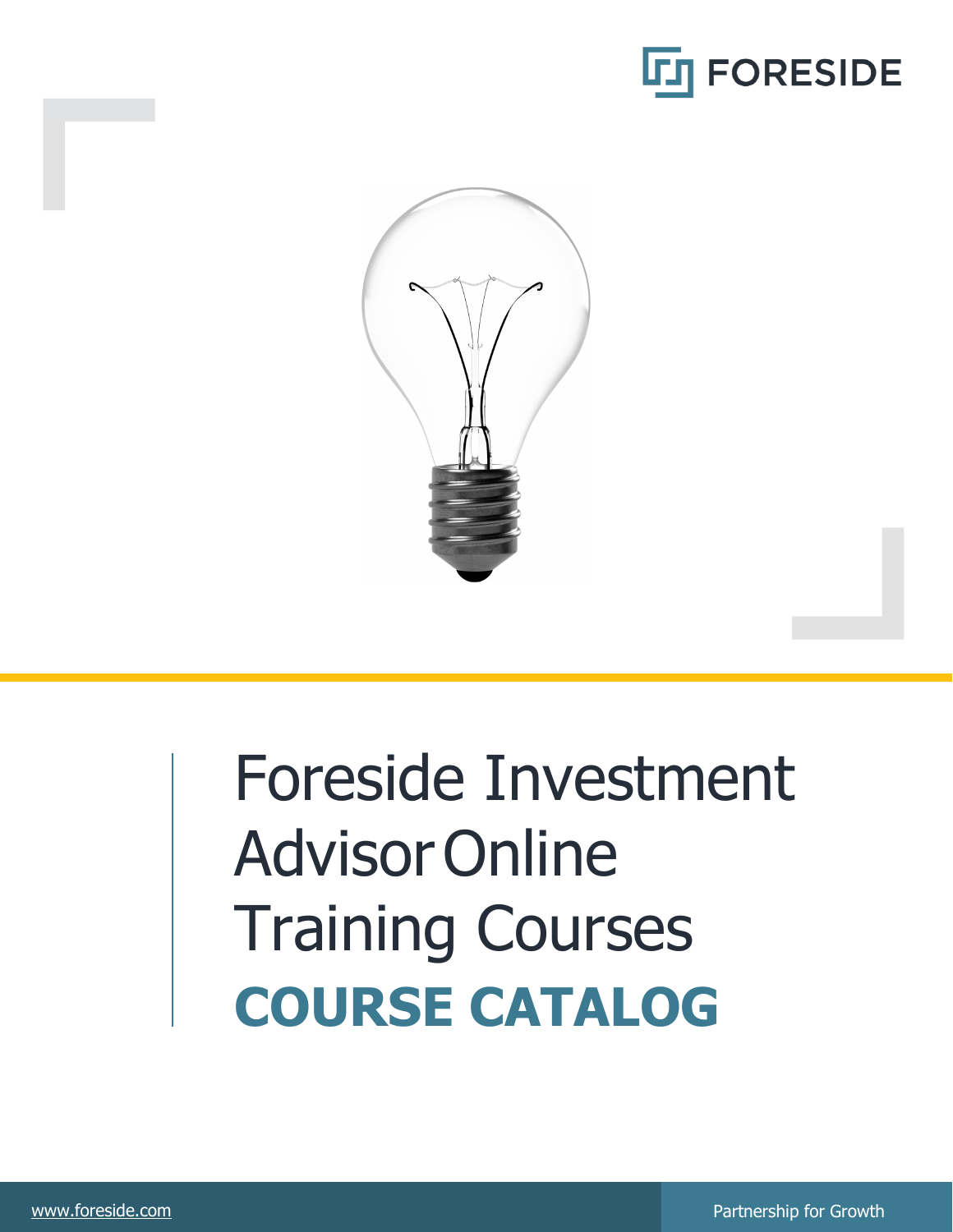

# Course Catalog:

| <b>COURSE NAME</b>                                                                              | <b>COURSE NUMBER</b> |
|-------------------------------------------------------------------------------------------------|----------------------|
| Advanced Look at Insider Trading                                                                | 11196                |
| Alternative Investment Compliance Issues for RIAs                                               | 17830                |
| Anti-Money Laundering Regulations and Red Flag Requirements for U.S. Investment<br>Advisors     | 11043                |
| CCO Intro Course                                                                                | <b>TBD</b>           |
| Conflicts of Interest and Investment Advisors                                                   | 11273                |
| Custody & Safeguarding of Client Assets                                                         | 10595                |
| Customer Data Protection                                                                        | 11193                |
| Financial Exploitation of Specified Adults & Customer Account Information                       | 11285                |
| FINRA and SEC Examination Priorities for 2021                                                   | 16006                |
| Foreign Corrupt Practices Act                                                                   | 11045                |
| Identity Theft Prevention and the Financial Services Industry                                   | 11216                |
| Information Security: Protecting You, Your Clients, and Your Firm for the Investment<br>Advisor | 10538                |
| Insider Trading                                                                                 | 11276                |
| Introduction to Investment Advisor Compliance                                                   | 16842                |
| Investment Advisor Code of Ethics                                                               | 9973                 |
| Investment Advisor Fiduciary Responsibilities                                                   | 10643                |
| Marketing & Advertising: Review of the SEC's Marketing Rule                                     | 15908                |
| Online Identity Theft Scams                                                                     | 11206                |
| Personal Securities Transactions for Investment Advisors                                        | 11279                |
| Phishing Awareness - The Human Factor of Security                                               | 11280                |
| Political Contributions and Pay-to-Play for Investment Advisors                                 | 10934                |
| Privacy and Confidentiality for Investment Advisors                                             | 11026                |
| Preventing Personal Identity Theft                                                              | 11475                |
| Regulation Best Interest (Reg BI) and Associated Materials                                      | 11708                |
| SECURE Act of 2019                                                                              | 12670                |
| Security Best Practices for Remote Workers Amid COVID-19                                        | 12752                |
| Senior Safe Act Training                                                                        | 11514                |
| Suitability Considerations                                                                      | 16843                |
| Trading Practices for Investment Advisors                                                       | 11033                |
| Understanding the Office of Foreign Assets Control (OFAC)                                       | 11296                |
| Whistleblower Rule Compliance                                                                   | 11281                |
| Wrap Fee Accounts                                                                               | 11248                |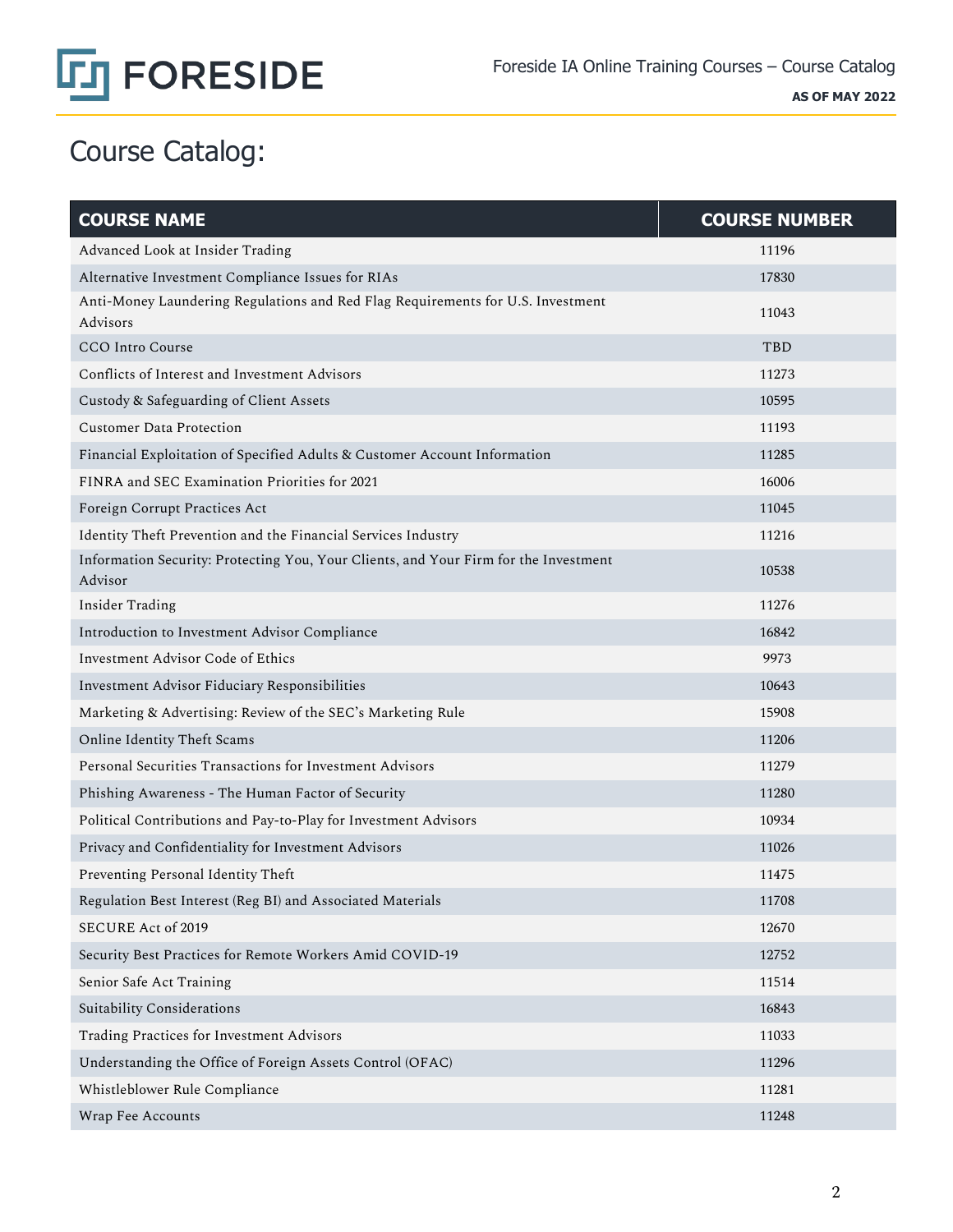

# IAR Continuing Education Course Catalog:

| <b>COURSE NAME</b>                                               | <b>COURSE NUMBER</b> |
|------------------------------------------------------------------|----------------------|
| Annual AML Update: Review of Regulatory Guidance and Enforcement | 17388                |
| Best Interest Standard Training Course                           | 17389                |
| CCO Comprehensive Intro Course                                   | <b>TBD</b>           |
| Custody & Safeguarding of Client Assets                          | <b>TBD</b>           |
| Cybersecurity                                                    | 17390                |
| Ethical Issues Facing the Financial Services Industry            | 17391                |
| Ethics and Retirement Planning                                   | 17392                |
| Ethics for the Financial Services Professional                   | 17393                |
| Introduction to Investment Advisor Compliance                    | 17394                |
| Marketing & Advertising: Review of the SEC's Marketing Rule      | 17396                |
| Suitability Considerations                                       | 17395                |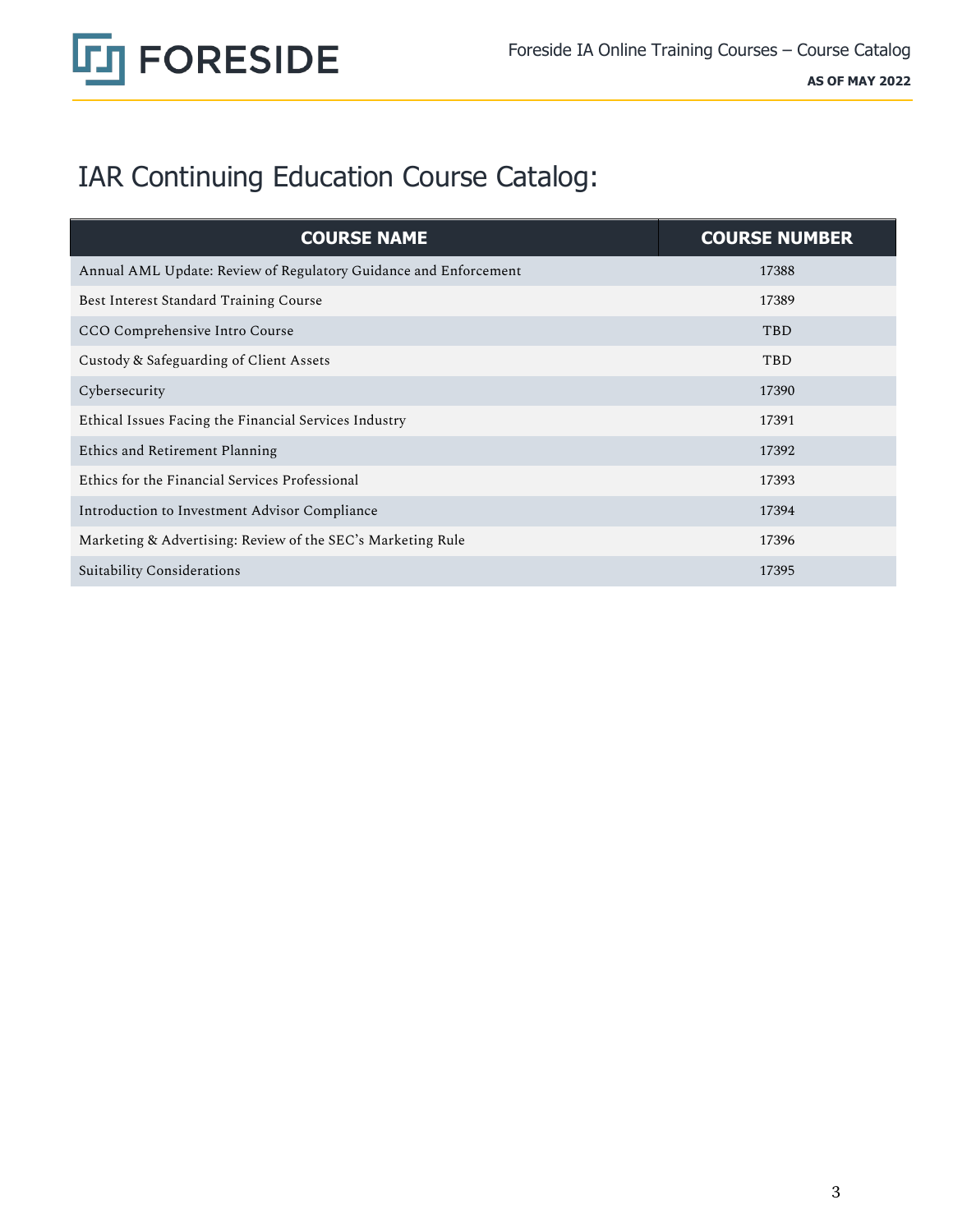

# **Advanced Look at Insider Trading** *Course No. 11196*

This course is intended for registered representatives, investment advisors, institutional representatives, traders, analysts, and supervisors who have a well-rounded background in the issuance, distribution, and risk-analysis of conventional securities. Those taking this course should already have an intermediate understanding of the securities markets and economic analysis. Insider trading is a term that is usually associated with illegal conduct. In reality, the term includes both legal and illegal conduct. The legal version is when corporate insiders, officers, directors, and employees buy and sell stock in their own companies. When corporate insiders trade in their own securities, they must report their trades to the SEC. Illegal insider trading refers generally to buying or selling a security in breach of a fiduciary duty or other relationship of trust and confidence while in possession of material, nonpublic information about the security. This course covers the definition of insider trading, why insider trading isimportant, and insider trading rules. Individuals taking this course will also learn how to identify key terms related to insider trading, rules and regulations governing insider trading, and consequences of insider trading.

### Estimated Completion Time: 20 minutes

### **Alternative Investment Compliance Issues for RIAs –** *NEW**Course No. 17830*

This course is intended for investment advisor representatives, traders and supervisors who have a well-rounded background in the issuance, distribution and risk analysis of conventional securities. Those taking this course should have an intermediate understanding of the securities markets and the wide variety of securities products that are offered to investors. This course will cover the more common alternative investment options such as futures, options, ETFs, hedge funds, REITs, and gold.

## Estimated Completion Time: 30 minutes

# **Anti-Money Laundering Regulations and Red Flag Requirements for U.S. Investment Advisors**

Anti-money laundering (AML) is a phrase used to describe the body of regulations to which financial institutions must adhere to detect and report money laundering activities. Although many AML regulations do not directly apply to investment advisors who are not also registered as a covered financial institution (broker-dealer, bank, credit union, etc.), many advisors find themselves at the front lines of AML responsibilities because of the relationships they have with their custodians, who are often required to comply with the entire body of AML regulations. This course will cover AML regulations and Red Flags of which investment advisors should be aware intheir practice. Investment advisors are the custodian's eyes and ears on the ground in combating the nearly 1.5 trillion dollars that is estimated to be laundered annually.

Estimated Completion Time: 30 minutes

# **CCO Intro Course –** *NEW Course No. TBD*

This course is designed to help CCOs and those who support them understand the challenges faced by CCOs in an ever-evolving regulatory environment. Regulatory challenges go hand-in-hand with accepting the CCO position. CCOs must be extremely knowledgeable about their firm and its business model. This course covers a myriad of investment adviser rules and regulations and provides practical advice for complying with Advisers Act requirements.

Estimated Completion Time: TBD

4

 *Course No. 11043*



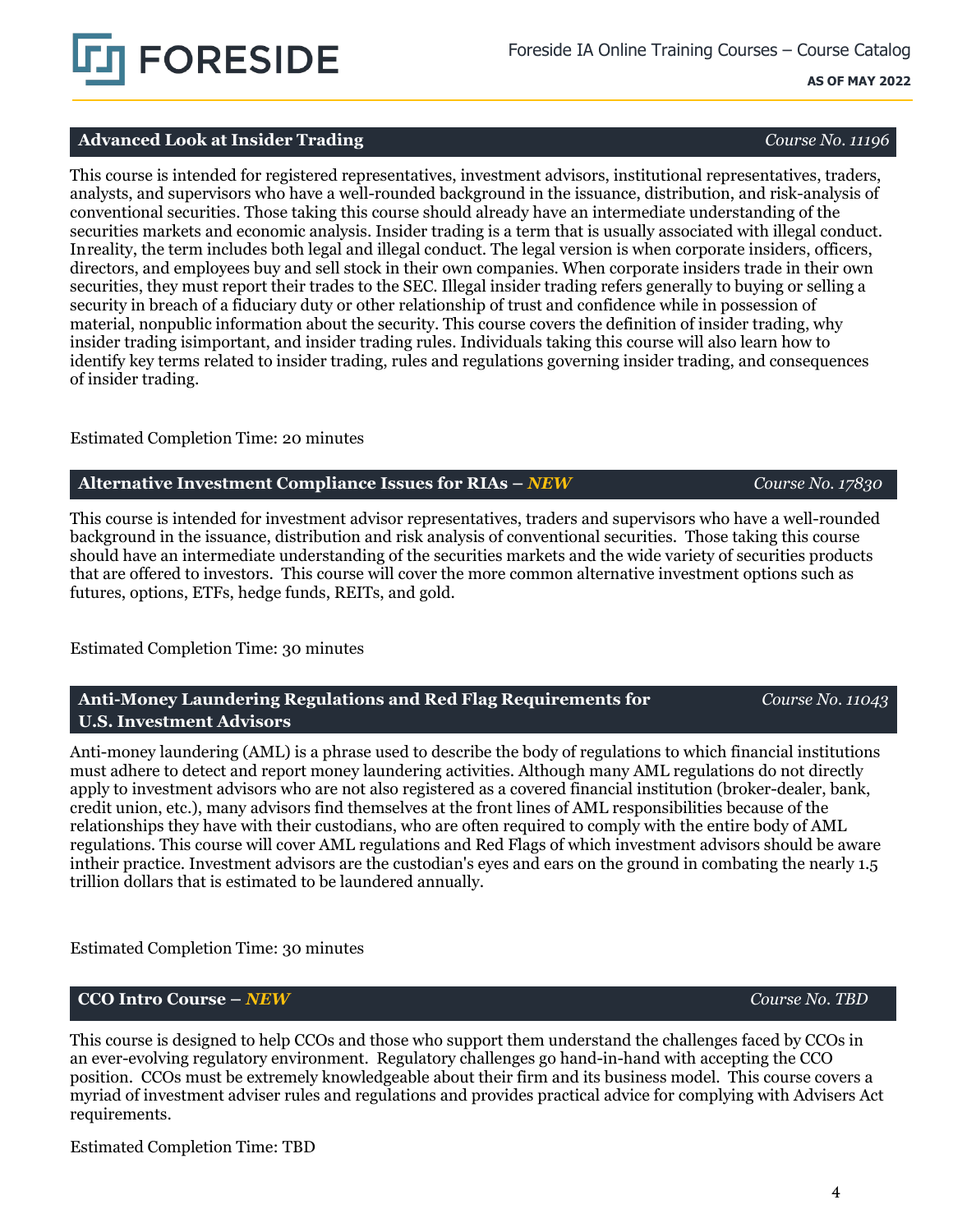5

# **Conflicts of Interest and Investment Advisors** *Course No. 11273*

This course discusses the most likely ways that conflicts arise for investment advisors and how to effectively manageand disclose them. Additionally, the course focuses on adhering to your firm's Code of Ethics and identifying any conflicts of interest pursuant to Rule 206(4)-7.

Estimated Completion Time: 20 minutes

# **Custody & Safeguarding of Client Assets -** *NEW Course No. 10595*

The Custody Rule affects investment advisors who have custody – and many do not realize that they have custody until they understand what services can impute custody on a firm, such as deducting advisory fees from client accounts, acting as trustee, and other common services provided by advisors. The Rule requires advisors who have custody of client funds or securities to maintain them with banks, broker-dealers, or other custodians. Some advisors must also obtain an annual surprise examination of client assets over which they are deemed to have custody. This course reviews the Custody Rule and a related SEC no-action letter, covering the various scenarios that can trigger custody and how to comply with the rule's requirements.

Estimated Completion Time: 30 minutes

# **Customer Data Protection** *Course No. 11193*

This course is intended for retail representatives, institutional representatives, investment advisors, supervisors or any financial service industry professional interested in learning how industry rules apply to the use and supervisionof customer data. Under SEC Rule 30 of Regulation S-P, member firms and other financial institutions are required to adopt written policies and procedures that address safeguards for the protection and disposal of customer recordsand information. Financial professionals need to know and follow firm policies and procedures for customer data protection. Failing to protect nonpublic personal information (NPI) subjects customers to identify theft. This coursediscusses ways in which client data can be compromised should you fail to recognize and implement security measures in your practice. Making certain to implement firm requirements with an ability to recognize and avert potential vulnerabilities will help ensure proprietary and customer data is not compromised.

Estimated Completion Time: 30 minutes

**Information**

This course focuses on industry guidelines designed to avoid and mitigate financial exploitation of seniors and other vulnerable adults.

**Financial Exploitation of Specified Adults & Customer Account** 

Estimated Completion Time: 20 minutes



*Course No. 11285*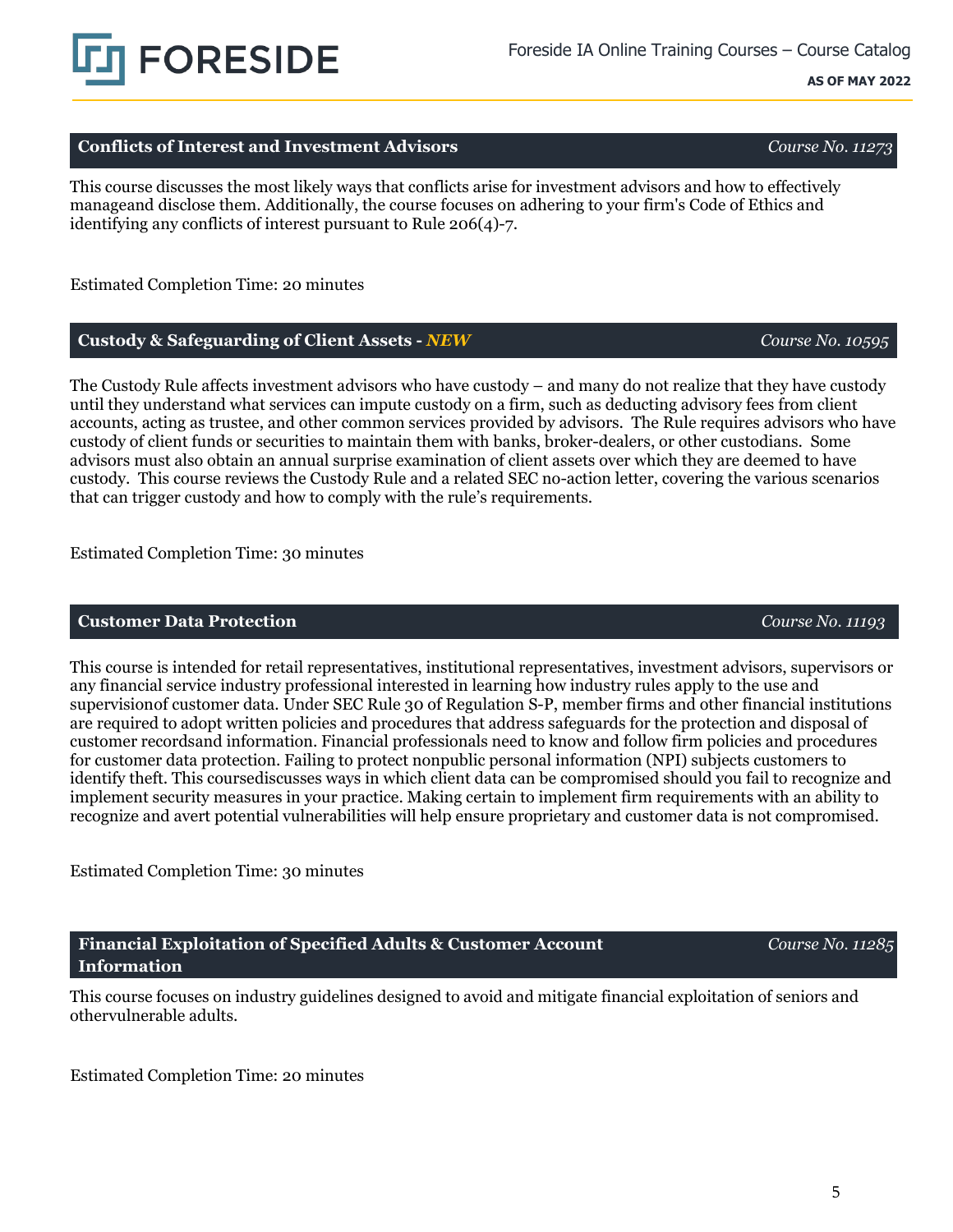# Foreside IA Online Training Courses – Course Catalog

## **AS OF MAY 2022**

# **FINRA and SEC Examination Priorities for 2021** *Course No. 16006*

As a way to increase transparency between regulators and the registered firms and advisors they oversee, the SEC and FINRA release their annual examination priorities letters at the beginning of each year. These letters serve as a great resource for registered firms and members as they work to meet their annual compliance obligations. This course will provide a general overview of what was included on both the SEC and FINRA examination priorities letters while highlighting the specific areas which will receive the most attention in 2021, including Regulation Best Interest and Form CRS, cybersecurity and anti-money laundering.

Estimated Completion Time: 20 minutes

# **Foreign Corrupt Practices Act** *Course No. 11045*

This course is intended for advisors, their supervisors, compliance personnel and sales support staff that work withinternational securities or the trading of international securities. Congress enacted the Foreign Corrupt Practices Act (FCPA) to bring a halt to the bribery of foreign officials and to restore public confidence in the integrity of the American business system. This course will review the background that led to the introduction of the FCPA.

Estimated Completion Time: 25 minutes

# **Identity Theft Prevention and the Financial Services Industry** *Course No. 11216*

**Information Security: Protecting You, Your Clients, and Your Firm for**

This course is intended for anyone working in the financial services industry that may have contact with sensitive customer information. This course is beneficial for all firms, as training is required to comply with the Federal Trade Commission FACT Act Identity Theft Rules. This course examines the primary rules that protect customer information and the role that employees play in identifying identity theft red flags. Finally, the course uncovers the various methods used by hackers to steal customer identities.

Estimated Completion Time: 30 minutes

**the Investment Advisor** Information Security plays an important role in our lives, both at home and at work. Its primary goal is preserving the confidentiality, integrity and availability of information and information systems. This course will cover the keyprinciples to ensure employees do everything possible to maintain the integrity of confidential information at the firm.

Estimated Completion Time: 10 minutes

**FORESIDE** 

 *Course No. 10538*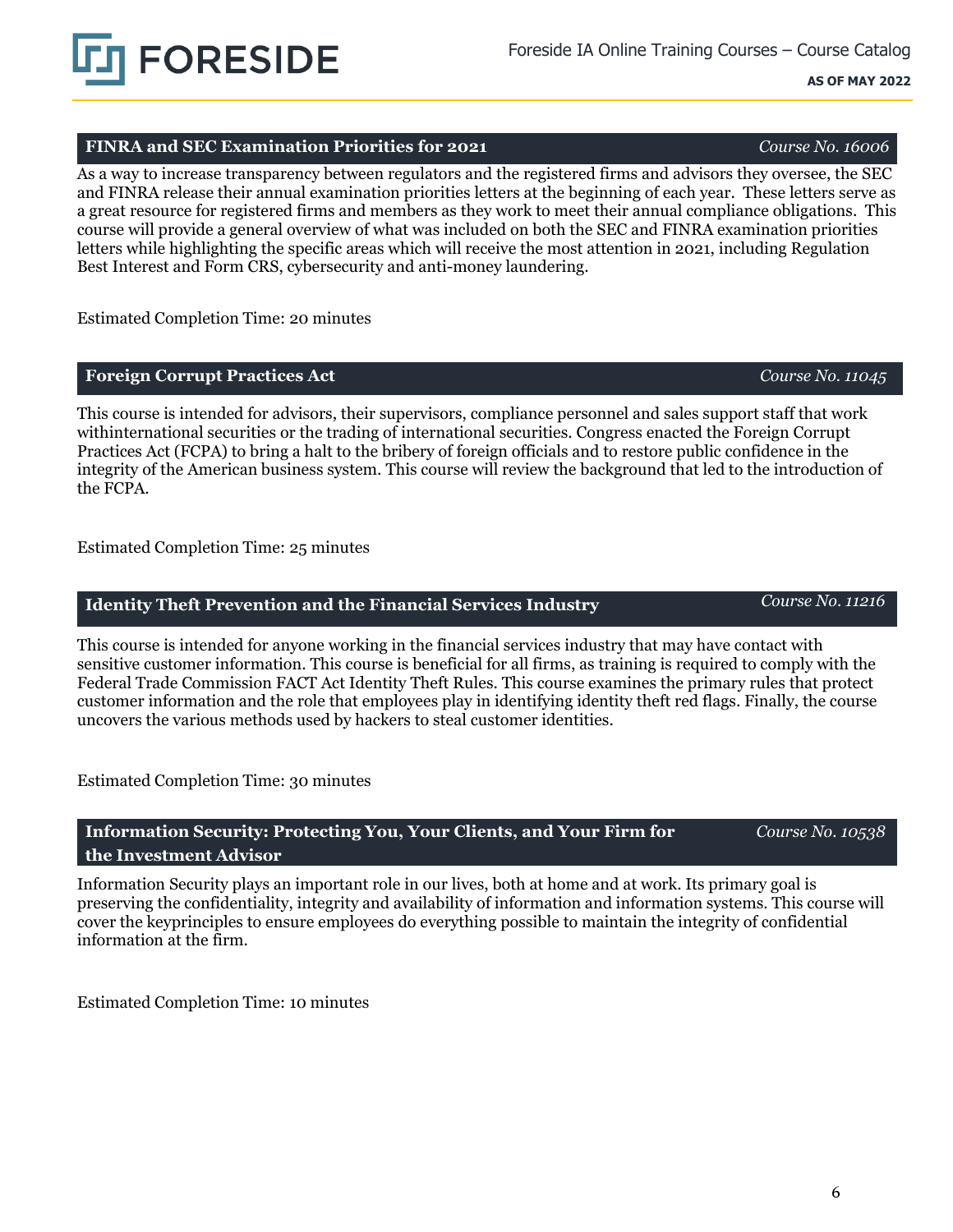

# **Insider Trading** *Course No. 11276*

This course is intended for registered representatives, investment advisors, supervisors, sales associates, complianceadministrators, new account managers and any financial service professional who is exposed to customers who may be corporate insiders or individuals who may possess material nonpublic information about their companies. This course reviews the background and scope of SEC anti-fraud standards prohibiting insider trading. Individuals will gain a thorough understanding of what is deemed illegal and legal insider trading. They will learn about the penalties imposed when violators are found guilty and who is harmed by illegal insider trading.

Estimated Completion Time: 20 minutes

# **Introduction to Investment Advisor Compliance –** *NEW Course No. 16842*

This course is designed to cover basic compliance requirements of investment advisors, as required by the Investment Advisers Act of 1940 ("Advisers Act") as well as other applicable regulatory requirements. This course serves as educational and informational for novice investment advisor representatives, including those just joining an RIA or starting a new firm. This course also services as a healthy refresher for experienced advisors.

Estimated Completion Time: 30 minutes

# **Investment Advisor Code of Ethics** *Course No. 9973*

This course introduces the basics of the Investment Advisers Act and is intended for investment advisors, investment advisor representatives, and Certified Financial Planners. Also, of interest and beneficial to financial service industry professionals is how the standards may be changing as well as the latest developments in law(s). The objective of this course is to provide an overview of various definitions and regulations to define what is required of a financial services professional who falls under the Investment Advisers Act.

Estimated Completion Time: 28 minutes

# **Investment Advisor Fiduciary Responsibilities** *Course No. 10643*

As a fiduciary, an investment advisor maintains a special relationship of trust and confidence with clients. Understanding "fiduciary responsibility" is critical because it is at the core of being a good investment advisor. In a very practical sense, if an advisor and the advisor's employees understand the meaning of being a fiduciary and incorporate this understanding into daily business operations and decision-making, clients should be well served. This course will clarify the history, scope, and liability associated with the fiduciary responsibilities of an investment advisor.

Estimated Completion Time: 15 minutes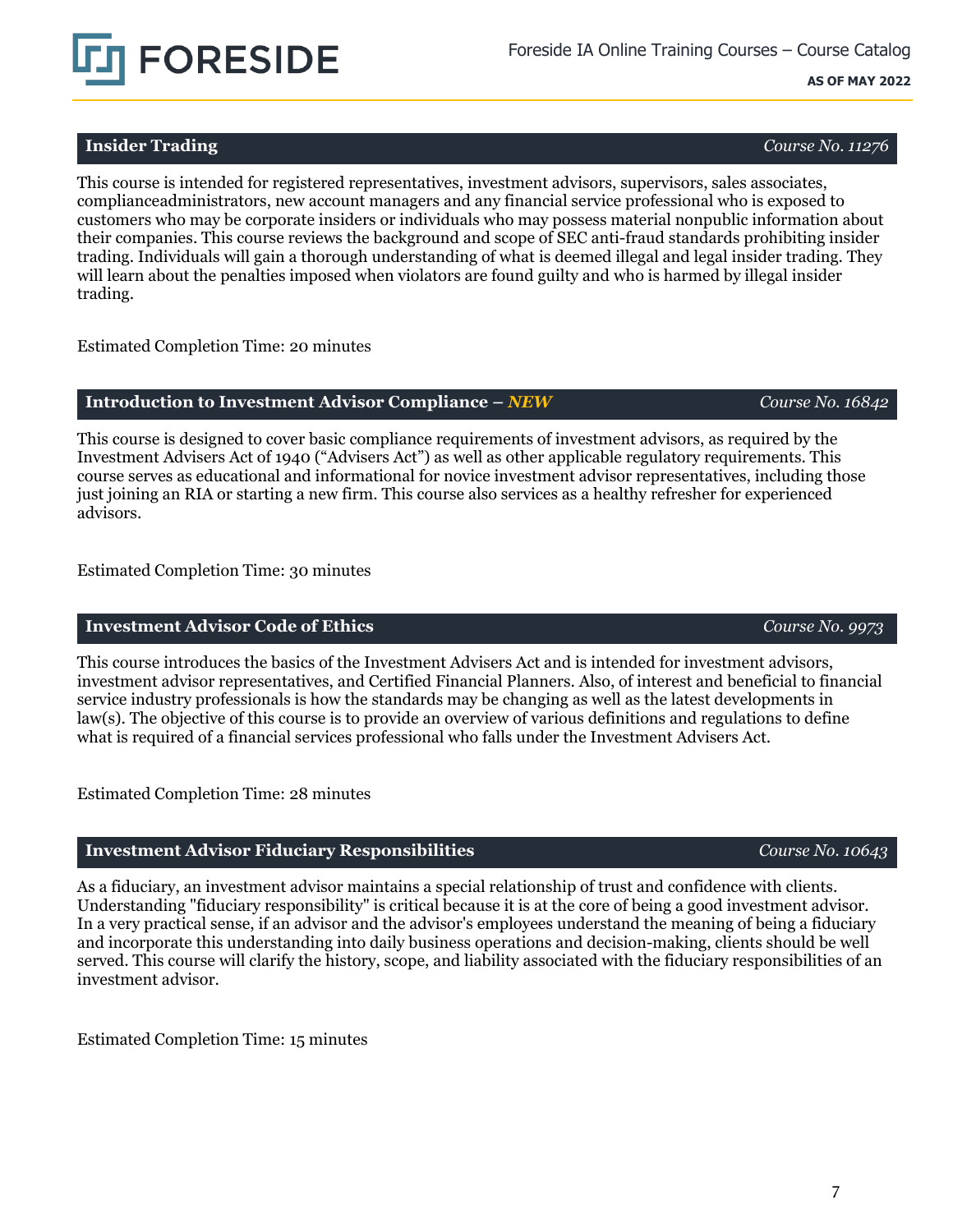Foreside IA Online Training Courses – Course Catalog

**AS OF MAY 2022**

# **Marketing & Advertising: Review of the SEC's Marketing Rule –** *NEW Course No: 15908*

This course covers the SEC's Marketing Rule, which goes into effect November 2022. The course will review the rule's impact on investment advisors, including conditions surrounding investment performance advertising, testimonials and endorsements, and prohibited practices. By the end of the course, learners will be able to effectively summarize the Marketing Rule's key components and understand who they impact the advisor's marketing and advertising activities

Estimated Completion Time: 30 minutes

## **Online Identity Theft Scams** *Course No. 11206*

This course is intended for registered representatives, investment advisors, supervisors or any financial service industry professional interested in learning more about how to prevent online identity theft and what they need to do to ensure that they and their clients are not a victim of this crime. Identity thieves are stealing information from unsuspecting consumers in several ways. This course will show individuals how to spot online identity theft scams targeting financial sector customers and how to avoid them.

Estimated Completion Time: 20 minutes

**Personal Securities Transactions for Investment Advisors** *Course No. 11279*

The SEC adopted certain rules under the Rule 204A-1 of the Advisers Act, which governs an investment advisor's adoption of its Code of Ethics. This course was developed to give an understanding of reportable transactions under the rules governing investment advisors.

Estimated Completion Time: 20 minutes

**Phishing Awareness - The Human Factor of Security** *Course No. 11280*

This course defines the term, "phishing", describes the goals and impacts of a phishing attack, describes phishing techniques and characteristics, and provides examples of phishing. This course also educates individuals on how to prevent phishing attacks.

Estimated Completion Time: 20 minutes

**Political Contributions and Pay-to-Play for Investment Advisors** *Course No. 10934*

To prevent and discourage fraudulent, deceptive and manipulative practices, the SEC must continue to adapt regulation to changing market conditions. This course provides an overview of the statues and amendments that have been made over the years to help discourage these types of practices. Additionally, the course provides definitions of related terms, clarifies exceptions to the rules and provides cases studies to help users to better understand the political contributions and pay-to-play rules.

Estimated Completion Time: 30 minutes

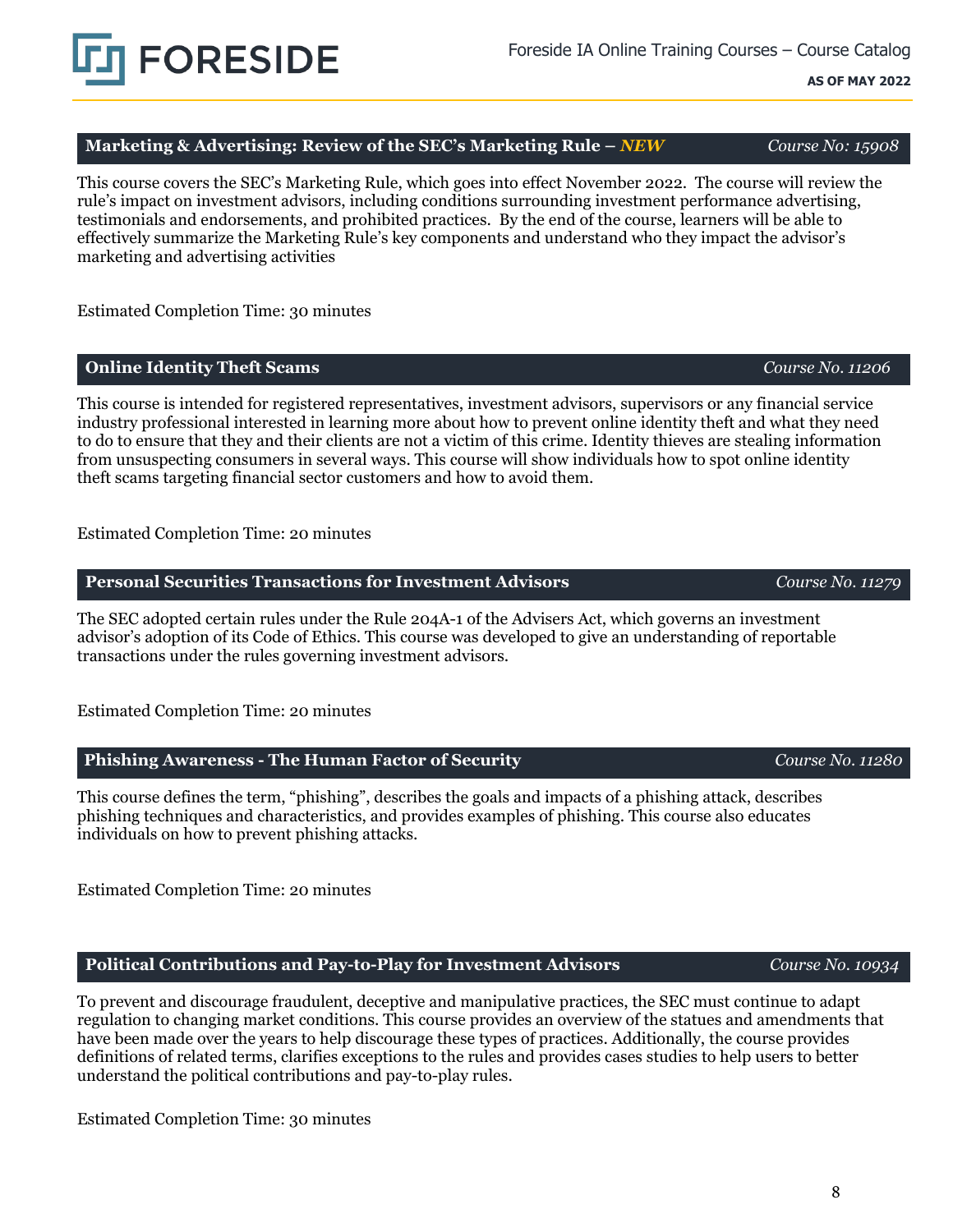# **Privacy** and **Confidentiality** for **Investment Advisors** *Course No. 11026*

Investment advisors should be up to date on the latest policies and procedures to keep client information private and confidential. This course provides an overview of the three portions of the Gramm-Leach-Bliley Act that apply to investment advisor privacy and confidentiality.

Estimated Completion Time: 30 minutes

**FORESIDE** 

# **Preventing Personal Identity Theft** *Course No. 11475**Course No. 11475*

This course is intended for registered representatives, investment advisors, supervisors or any financial service industry professional interested in learning more about how to prevent personal identity theft and what they need to do to ensure that they and their clients are not a victim of this crime. Unfortunately, phishing is a growing way to steal someone's identity. And it's only one way. Identity thieves can take your personal information from your mailbox or your home. They can steal your wallet or purse or convince you to give out personal information. We all must be on our guard. This course teaches you how.

Estimated Completion Time: 30 minutes

# **Regulation Best Interest (Reg BI) and Associated Materials** *Course No. 11708*

On June 5, 2019, the SEC approved a package of new rules and interpretations designed to improve transparency for retail investors. Included in this package are Regulation Best Interest (Reg BI), New Form CRS Relationship Summary (Form CRS), the Investment Adviser Interpretation, and a Solely Incidental Interpretation. This course will cover each of these rules in depth along with potential scenarios that one could encounter.

Estimated Completion Time: 30 minutes

# **SECURE Act of 2019** *Course No. 12670*

This course is an in-depth exploration of the provisions of the SECURE Act of 2019; the first major change to the United States tax code regarding retirement plans in over a decade. The Setting Every Community Up for Retirement Savings Act of 2019 has broad implications for financial advisors, banks, credit unions, IRA custodians, tax advisors, estate planners, plan sponsors, plan fiduciaries, employers, and employees. All provisions of the Act arecovered in this course.

Estimated Completion Time: 25 minutes

# **Security Best Practices for Remote Workers Amid COVID-19** *Course No. 12752*

This course discusses the importance of security when working remotely and highlights some simple techniques that employees can employ to protect themselves while working from home. Additionally, we'll discuss the recent influx of phishing emails that have flooded inboxes since the COVD-19 outbreak and tips to avoid falling victim to ahazardous attack.

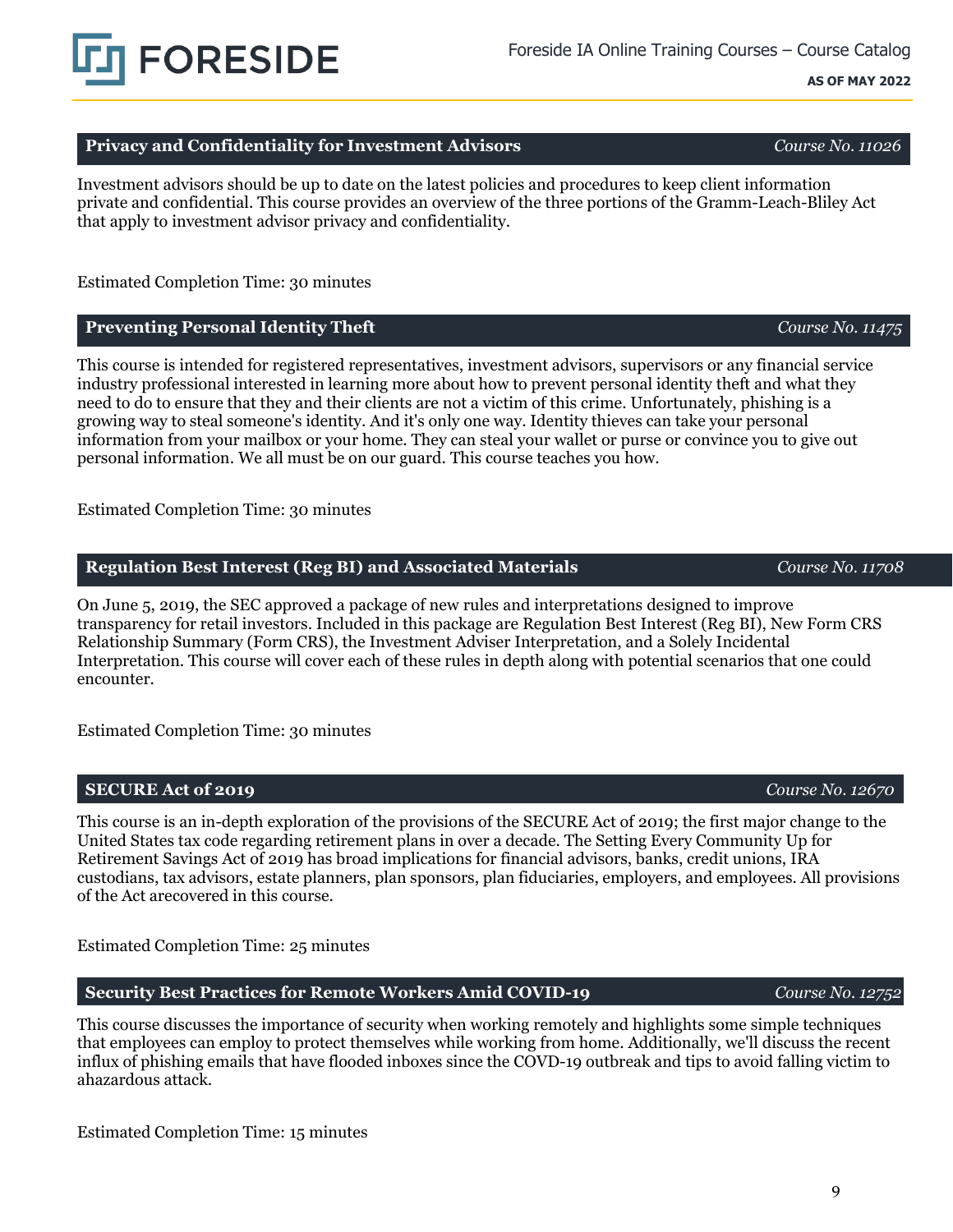# **Senior Safe Act Training** *Course No. 11514*

On May 24, 2018, the Senior Safe Act became federal law. This law was enacted to address the growing number of cases of financial exploitation affecting seniors in the financial services industry. This course will provide an indepth explanation of the Senior Safe Act including signs of diminishing mental capacity and financial exploitation, reporting responsibilities, training obligations, and additional rulings.

Estimated Completion Time: 45 minutes

# **Suitability Considerations –** *NEW Course No. 16843*

In this course, investment advisors discover how the investment recommendations they make to their clients directly impact their fiduciary obligations. Advisors will explore tools they can use to conduct suitability analyses, learn about the impact of recommending high risk investments, and understand what actions may cause a client's portfolio to be unsuitable.

Estimated Completion Time: 60 minutes

**Trading Practices for Investment Advisors –** *NEW**Course No: 11033*

This course provides an overview of Rule 206(4)-7 of the Investment Advisers Act of 1940. This rule, known as "the Compliance Rule," requires each investment advisor to adopt and implement written policies and procedures designed to prevent violations by the investment advisor and its supervised persons. Topics covered include soft dollars, directed brokerage, aggregation and allocation of trades, trade errors, best execution, and books and records requirements.

Estimated Completion Time: 30 minutes

# **Understanding the Office of Foreign Assets Control (OFAC)** *Course No. 11296*

The Office of Foreign Assets Control (OFAC) is an agency of the United States Department of the Treasuryunder the authority of the Under Secretary of the Treasury for Terrorism and Financial Intelligence. OFACadministers and enforces economic and trade sanction programs based on U.S. foreign policy and national security goals. This course contains a review of regulatory information. Additionally, individuals will gain a betterunderstanding of the purpose of OFAC, its sanction programs, the SDN list, IATs and penalties for OFAC violations.

Estimated Completion Time: 20 minutes

# **Whistleblower Rule Compliance** *Course No. 11281*

This course provides background of the SEC's Whistleblower Incentive Program, highlights disciplinary and retaliation cases, and provides recommendations for preventing non-compliance with SEC Rule 21F-17.

Estimated Completion Time: 20 minutes

**FORESIDE**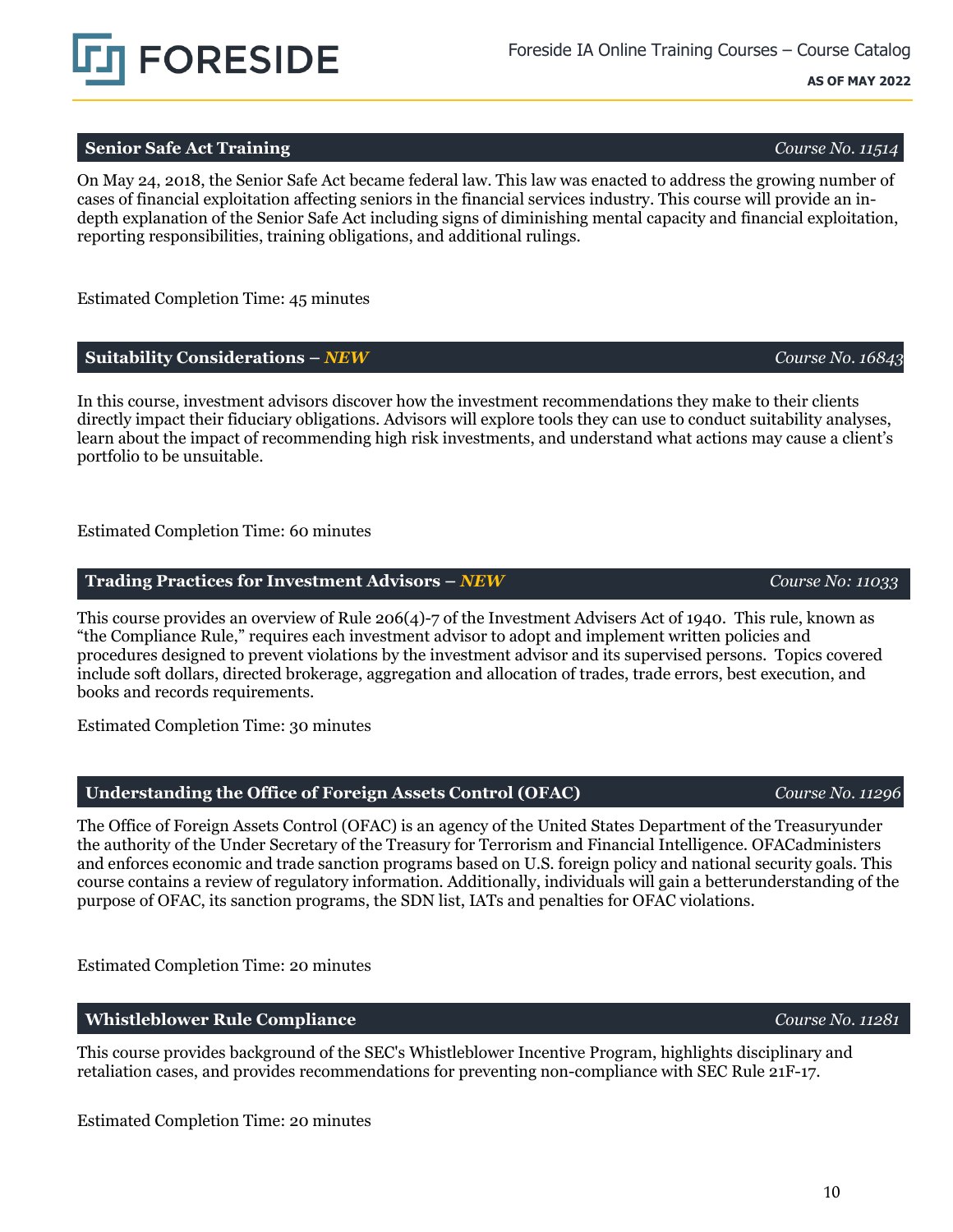

# **Wrap Fee Accounts –** *NEW Course No: 11248*

This course is an intermediate to advanced level course for investment advisor representatives and those who supervise them. It is appropriate for advisors involved in managing mutual fund accounts with a solid understanding of mutual fund basics. The objective of this course is to provide an overview of the various wrap accounts available today. It will discuss some of the advantages and disadvantages of these programs. Wrap accounts are described, including asset investment services and portfolio management. Mutual fund asset allocation programs are described, as well as risk factors associated with such accounts.

Estimated Completion Time: 30 minutes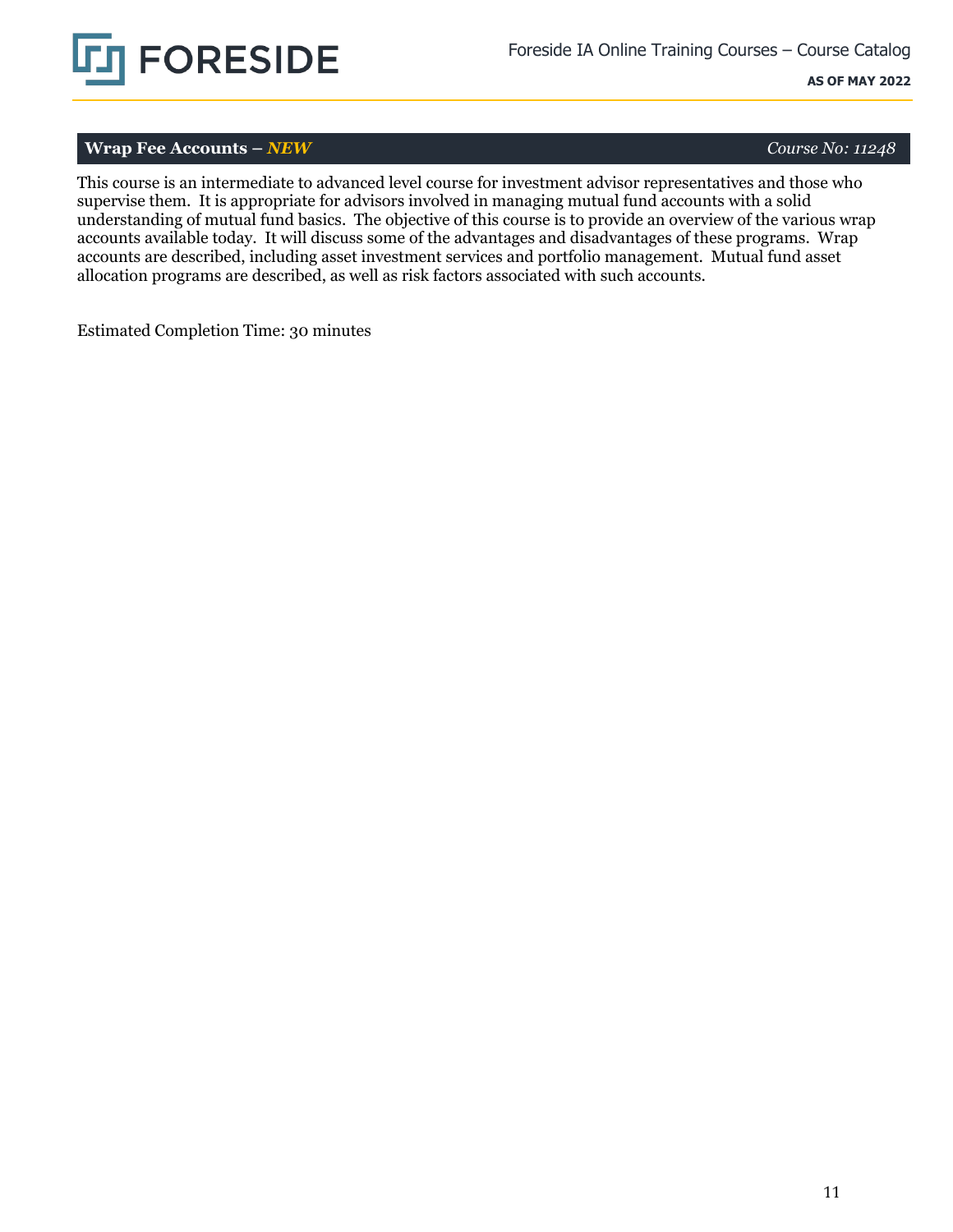# **IAR Continuing Education – Qualifying Courses:**

# **Annual AML Update: Review of Regulatory Guidance and Enforcement (IAR CE)** *Course No: 17388*

This course will review recent Anti-Money Laundering developments including regulatory guidance from the securities and banking industries, FATF cryptocurrency guidance, enforcement actions, a new FinCEN department and several case studies including the Danske Bank AML case and the US' Mueller report. By the end of the course, students will have a better understanding of the front-end of the regulatory environment and how money laundering is detected and prosecuted in modern cases.

Number of credits: 1

# **Best Interest Standard Training Course (IAR CE)** *Course No: 17389*

This course reviews the SEC's Regulation Best Interest standard and its associated materials, including Form CRS, the Investment Adviser Interpretation, and the Solely Incidental Interpretation. The course additionally breaks down several key terms surrounding Reg BI as well as the obligations firms have under this new standard of conduct.

Number of credits: 1

# **CCO Comprehensive Intro Course (IAR CE)** *Course No. TBD*

This comprehensive course is a must for anyone acting as, or supporting, a firm's Chief Compliance Officer. This course is designed to help CCOs and those who support them understand the challenges faced by CCOs in an ever-evolving regulatory environment. Compliance challenges go hand-in-hand with accepting the CCO position. CCOs must be extremely knowledgeable about their firm and its business model. This course covers a myriad of investment advisor rules and regulations and provides practical advice for complying with Advisers Act requirements.

Number of credits: TBD

# **Custody & Safeguarding of Client Assets (IAR CE)** *Course No. TBD*

The Custody Rule affects investment advisors who have custody – any many do not realize that they have custody until they understand what services can impute custody on a firm, such as deducting advisory fees from client accounts, acting as trustee, and other common services provided by advisors. The Rule requires advisors who have custody of client funds or securities to maintain them with banks, broker-dealers, or other custodians. Some advisors must also obtain an annual surprise examination of client assets over which they are deemed to have custody. This course reviews the Custody Rule and a related SEC no-action letter, covering the various scenarios that can trigger custody and how to comply with the rule's requirements.

Number of credits: TBD

# **FORESIDE**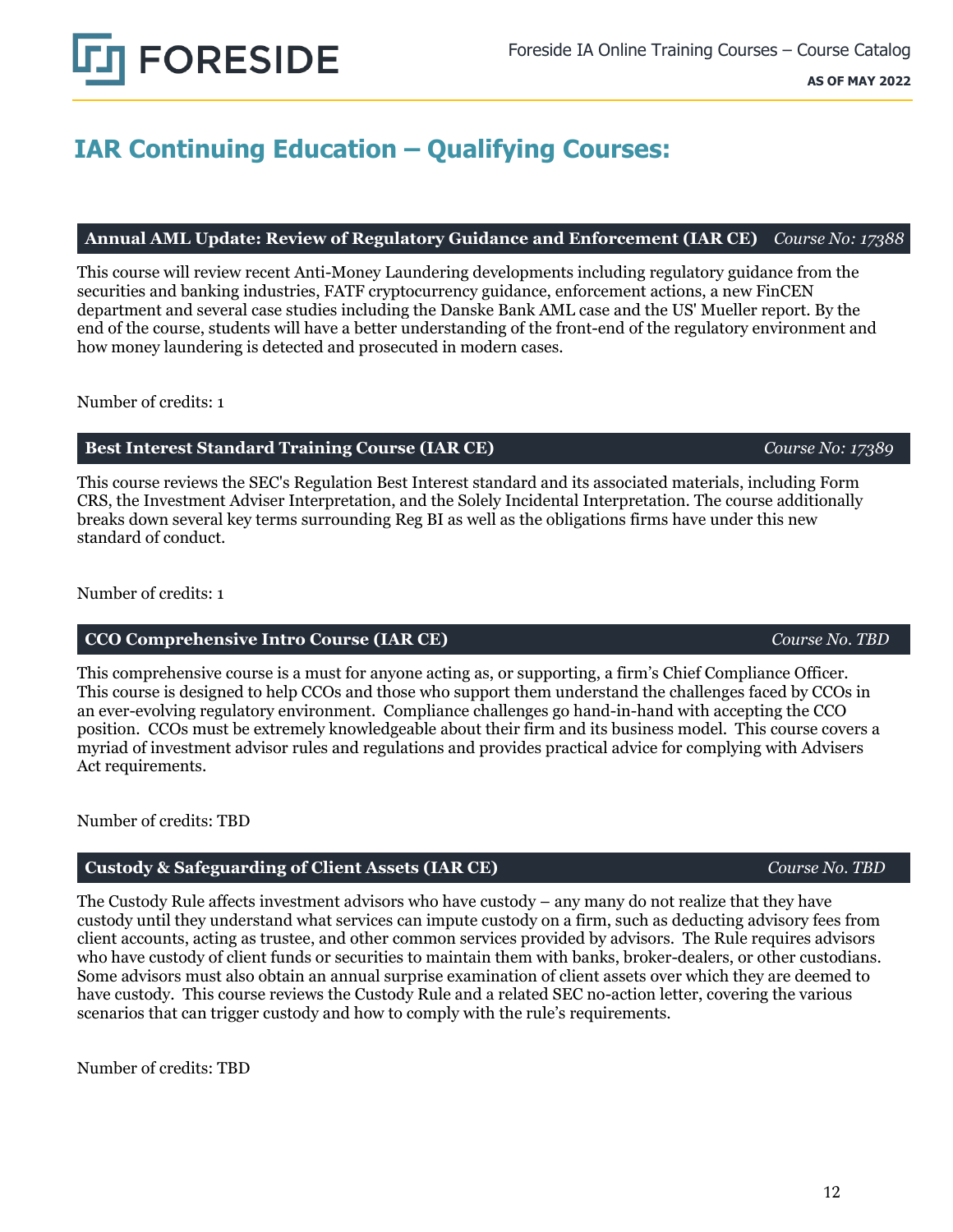# **Cybersecurity (IAR CE)** *Course No: 17390*

This course examines various targets and types of cyber-attacks, their threat to the financial industry, regulatory measures to prevent cyber-crimes and practical steps toward cybersecurity. The course also provides practical advice for investment advisors on steps to reduce risk, as well as the consequences to firms for failing to protect against cybersecurity threats.

Number of credits: 1

# **Ethical Issues Facing the Financial Services Industry (IAR CE)** *Course No: 17391*

This course is appropriate for anyone working in the securities industry. It begins with a look at ethical issues facing the industry, and briefly defines ethical standards and why they are important. The course then gives an overview of the regulatory requirements from FINRA and the SEC that are designed to promote ethical standards and provides examples of recent charges. The course concludes with the understanding that rules and regulations alone are not enough to ensure ethical behavior.

Number of credits: 1

# **Ethics and Retirement Planning (IAR CE)** *Course No: 17392*

This course is intended for registered representatives, investment advisors, compliance staff and supervisors that are responsible for working with clients. This course provides an overview of ethics, distinguishing between moral codes and ethical does, discussing conflicts of interest, and understanding ethics in the real world. Additionally, the course covers the components of an ethical system including ethical behavior, ethically protecting the family, professional ethics, personal ethics, ethical sales decisions, agent ethics, agent competency and the importance of ethics when working with customers.

Number of credits: 3

# **Ethics for the Financial Services Professional (IAR CE)** *Course No: 17393*

This course is intended for registered representatives, investment advisors, compliance staff and supervisors that are responsible for working with clients. This course provides an overview of the characteristics of ethics and professionalism. Topics include the standards by which a professional should be judged, as well as a study of ethics on its philosophical and compliance levels.

Number of credits: 2

# **Introduction to Investment Advisor Compliance (IAR CE)** *Course No: 17394*

This course is designed to cover basic compliance requirements of investment advisors, as required by the Investment Advisers Act of 1940 ("Advisers Act") as well as other applicable regulatory requirements. This course serves as educational and informational for novice investment advisor representatives, including those just joining an RIA or starting a new firm. This course also serves as a healthy refresher for experienced advisors.